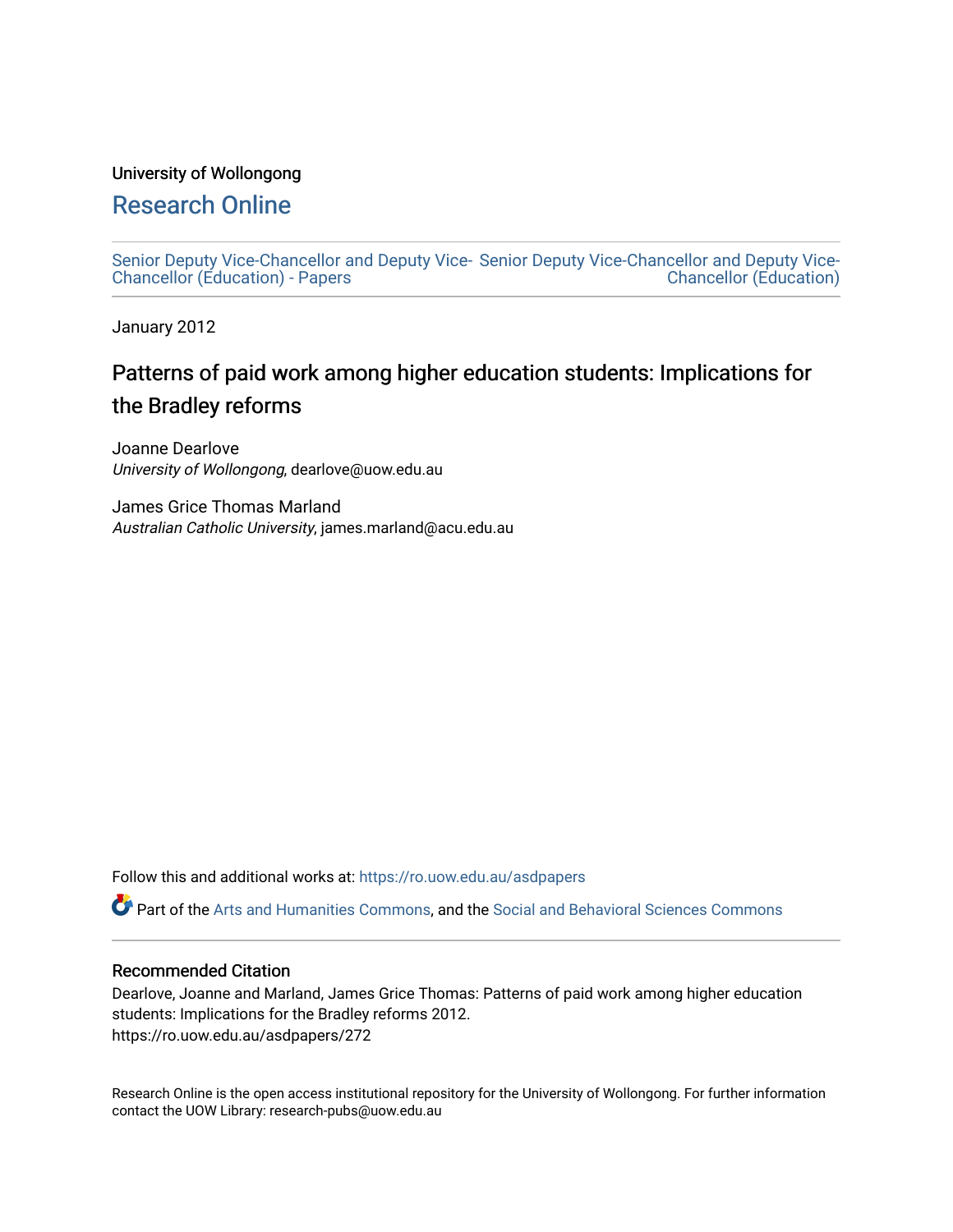# Patterns of paid work among higher education students: Implications for the Bradley reforms

## Keywords

higher, bradley, implications, students, education, among, paid, patterns, reforms, work

### **Disciplines**

Arts and Humanities | Social and Behavioral Sciences

#### Publication Details

Dearlove, J. & Marland, J. Grice Thomas. (2012). Patterns of paid work among higher education students: Implications for the Bradley reforms. Journal of Academic Language & Learning, 6 (2), A-60-A-72.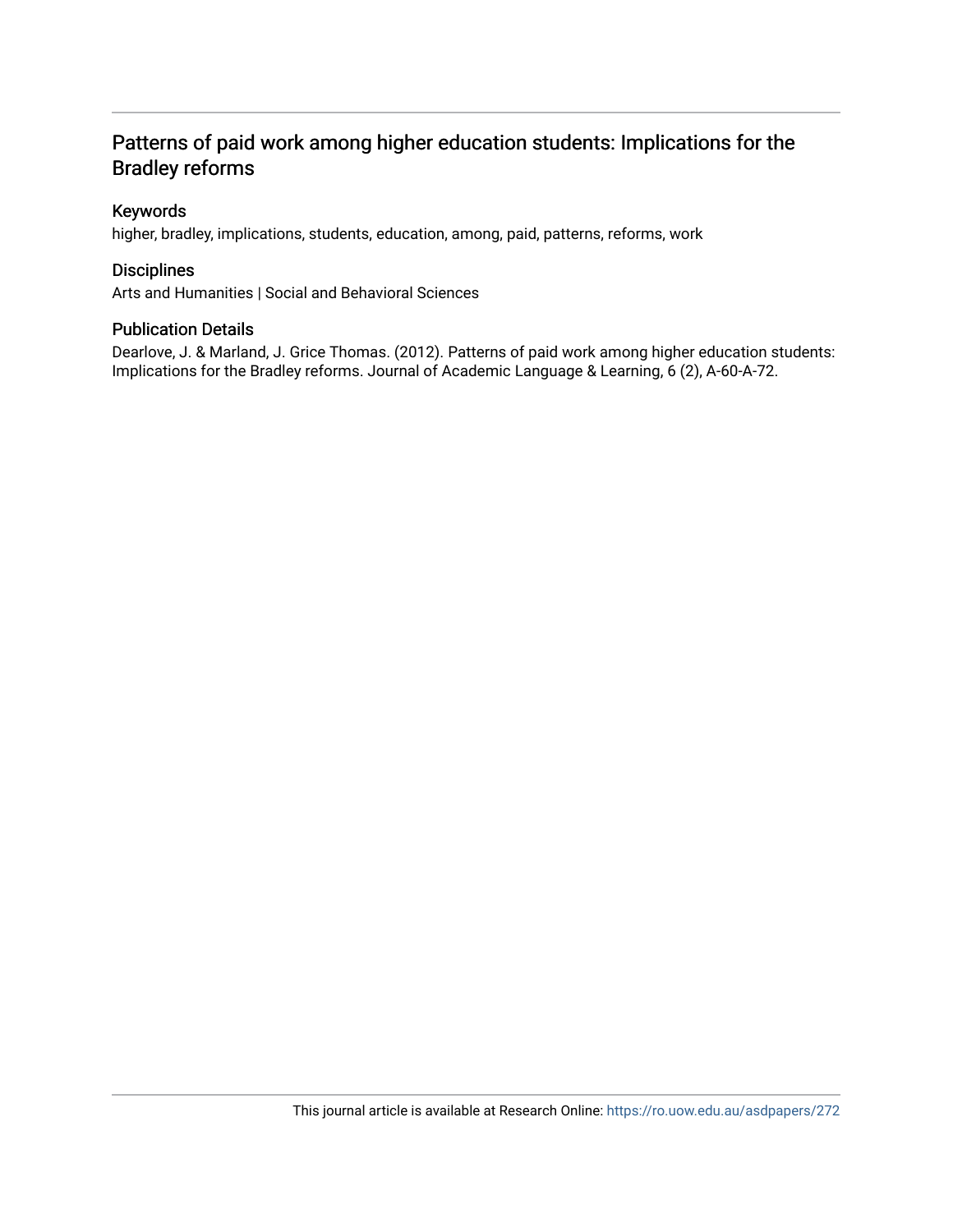

# **Patterns of paid work among higher education students: Implications for the Bradley reforms**

## **Joanne Dearlove**

*Learning Development, University of Wollongong, Wollongong, NSW 2522, Australia* Email: [dearlove@uow.edu.au](mailto:dearlove@uow.edu.au)

# **James Grice Thomas Marland**

*School of Arts and Sciences, Australian Catholic University, Strathfield, NSW 2135, Australia*

Email: [james.marland@acu.edu.au](mailto:james.marland@acu.edu.au)

(Received 13 February 2012; Published online 16 July, 2012)

The Bradley review suggests that students with low socio-economic status (SES) need greater financial support than that which is currently offered to them if they are to take up university places and remain at university throughout their courses (Bradley, Noonan, Nugent, & Scales, 2008). This recommendation is, in part, based on research into the necessity for low SES students to maintain paid, term-time employment throughout their higher education to meet their basic needs. This study has been undertaken to explore the connection between SES status and paid term-time employment on a suburban satellite campus of a regional Australian university in order to determine the extent to which this holds true for this site. This research used a four page questionnaire to establish average hours of employment, types of employment, the necessity for employment, the expenditure of the money earned, and the potential for interference between study and paid employment for the full time undergraduate students studying at this site. Overall there was a remarkable level of similarity between the responses of the two SES cohorts studied (low and mid/high), although some differences indicated that the mid/high SES cohort may be slightly more dependent on their earnings than the low SES cohort and that the low SES cohort appeared more likely to view their employment as a preparation for their future careers. Implications for universities' timetabling, student support services, and efforts to attract low SES students need to consider the site-specific reasons for low SES enrolment rates and the reasons for students' term-time employment.

**Key Words:** Bradley review, term-time employment, socio-economic status.

# **1. Introduction**

Students' term-time employment, already a widespread phenomenon in higher education in Australia and overseas, has aroused concerns about the impact that paid work has on the academic performance of students, given the necessity for them to maintain this employment throughout their time in higher education. Accordingly, these concerns, exacerbated by fears that this employment trend will further disadvantage those of low socio-economic status (hereafter SES) in society, have become the subject of a number of Australian and international studies. The majority of this research focuses on the relationship between a student's SES, the necessity for term-time employment and their academic success. It is within the context of this research that the Bradley review has suggested that students with low SES need greater financial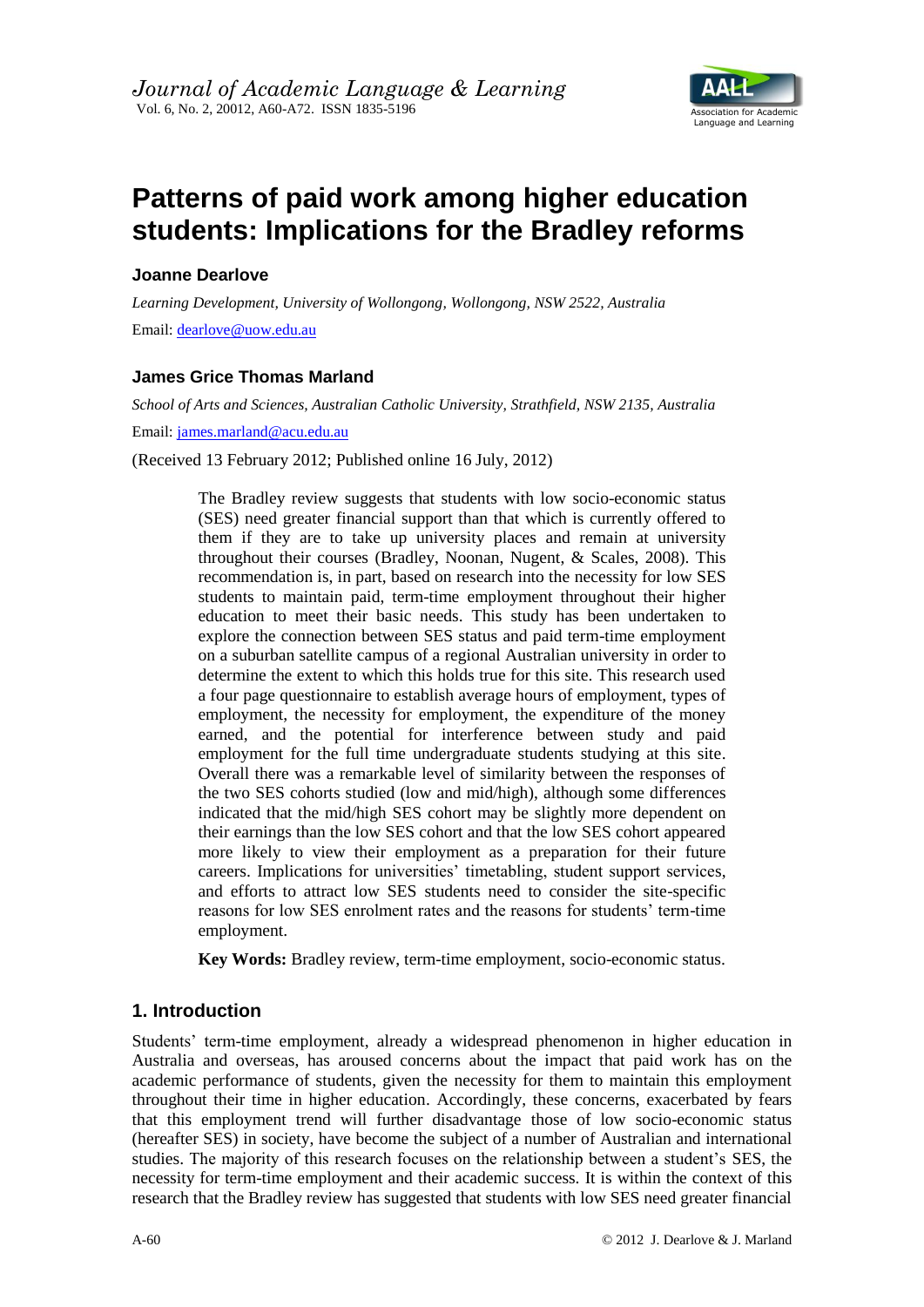support than that which is currently offered to them if they are to take up university places and remain at university throughout the duration of their course (Bradley, Noonan, Nugent, & Scales, 2008). Though not without logical and emotional appeal, this recommendation has a somewhat limited research data base. To bolster this limited data base, this study has been undertaken into the connection between SES status and paid term-time employment on a suburban satellite campus of a regional Australian university. The implementation of research within a university context necessitates involving those students with low SES who have chosen to enrol and remain at university. Although it would be useful to investigate those students of low SES who chose not to enrol or to withdraw from university, it is beyond of the scope of this piece of research to do so.

# **2. Studies into patterns of higher education students' term-time employment and their SES**

#### **2.1. Factors affecting participation rates of low SES students in higher education**

There is an increasing body of literature (McMillan & Western, 2000; James, 2001; Bowden & Doughney, 2010; Smith, 2011; Brook, 2011) dedicated to isolating the causal factors for the under-representation of students with low SES in Australian tertiary institutions. It has been demonstrated that students with low SES exhibit a similar level of aspiration to attend university as those with mid/high SES (Smith, 2011; James, 2002), yet there is an aspirations gap (Bowden & Doughney, 2010) where students ultimately fail to enrol. Various scholars have sought to identify those factors which have led to this discrepancy. For example, Katina Zammit (2011) asserts that students with low SES are disengaged with education because of a history of negative classroom interaction. Zammit argues that "discourses of pedagogy", where "knowledge is recontextualised and operationalised in the classroom during interactivity" (p. 206), privilege students with a mid/high SES. Further, employing the theories of Appadurai (2004, as cited in Smith, 2011), Smith posits that individuals with a low SES are affected by their own "cultural capital" (p. 166) and "possess more brittle horizons of aspirations as a result of having fewer concrete experiences, opportunities and resources to draw on when navigating pathways toward imagined and desired outcomes" ( p. 166). Callender and Jackson (2008) refer to debt aversion by the low SES as impacting on their university uptake rates in the United Kingdom (UK), and while they themselves were surprised to find no evidence that low SES students chose more vocationally-orientated courses as a response to debt aversion, they refer to longitudinal studies (Forsyth & Furlong, 2003) that provide contradictory findings.

Bradley et al. (2008, p. 40-42) make some suggestions in relation to improving awareness of university, aspirations for university and educational attainment for those with low SES as well as proposing funding initiatives to provide appropriate levels of academic and personal support once enrolled. Separate to these university-provided initiatives, Bradley et al. (2008) call for extensive reforms to income support provisions for low SES students as being "critically important to attract financially disadvantaged students into higher education and keeping them there" (p. 47). This, then, should lead to higher numbers of this cohort attending university.

#### **2.2. Incidence of term-time employment among higher education students**

The issue of term-time employment has attracted much attention over the last decade, yet the research into term-time employment is difficult to synthesise as often contradictory results have been obtained. Most studies seem to indicate that the prevalence of term-time employment amongst full time undergraduate students in Australia is consistently high. That is, between 61% and 72.4% of full time undergraduate students engage in term-time employment for an average of between 13 and 15 hours per week (James, Krause, & Jennings, 2010; Long & Haydon, 2001, as cited in McInnis & Hartley, 2002; James, Bexley, Devlin, & Marginson, 2007). Similarly, high percentages of term-time employment are reported in some United Kingdom (UK) studies (for example Darmody & Smyth, 2008), and one study by Floud (2002, as cited in Trotter & Roberts, 2006) reported a participation rate of 85%. At other times, lower rates are reported (for example Hunt, Lincoln, & Walker, 2004). In the United States (US), the flexibility of university provision "allows and even encourages students to combine paid work with their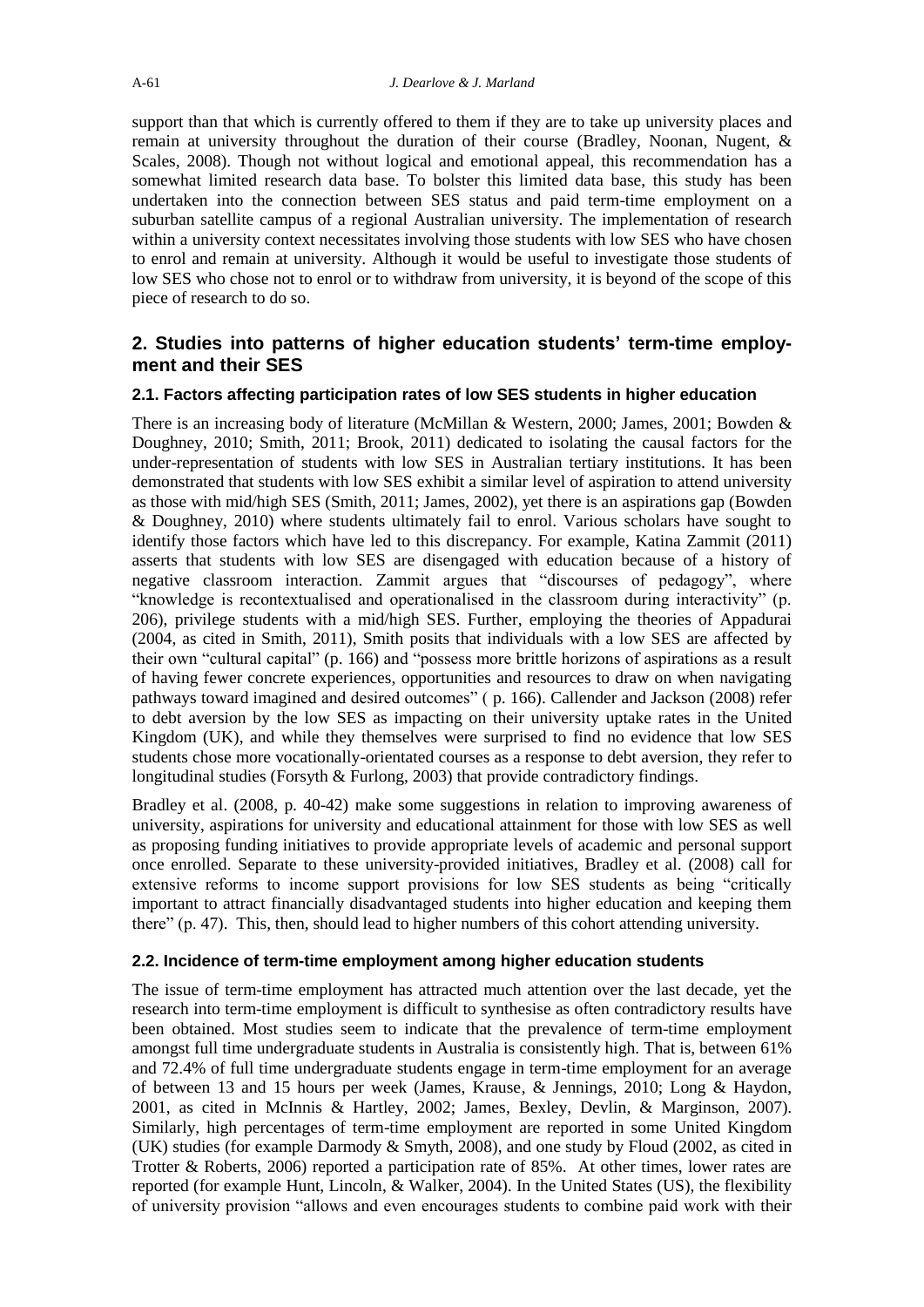studies" (Johnstone & Shroff-Mehta, 2011, as cited in Callender, 2008, p. 362), making comparisons with the US situation difficult.

The reported number of hours worked by students varies between studies. In Australia, McInnis and Hartley (2002), James, Krause, and Jennings (2010) and James, Bexley, Devlin, and Marginson (2007) report similar average hours of work per week in term-time (14.7 hours, 15 hours and 14.8 hours respectively). McInnis and Hartley (2002) add that more than a third (38%) work an average of 16-20 hours per week and nearly a fifth (18%) work an average of 21+ hours per week, while James, Bexley, Devlin, and Marginson (2007) report a smaller proportion (16.5%) of students working 21+ hours per week. Darmody and Smyth (2008) report lower averages for Irish students (most worked an average of 6-10 hours per week; 7% worked an average of 20+ hours per week) while Metcalf (2003) reported that half of her research participants worked an average of 12 hours or less per week and three quarters worked an average of 16 hours or less per week. Thus, full time undergraduate Australian students appear to be working in term-time employment for more hours per week than students in the UK.

#### **2.3. Students' reasons for engaging in term-time employment**

Investigations into the reasons for students' term-time employment vary methodologically. Some studies (e.g. McInnis & Hartley, 2002; Broadbridge & Swanson, 2006) used focus groups and interviews and their findings, whilst not generalisable, indicate consistent reasons for working (such as financial reasons and non-financial reasons). Some studies (e.g. James, Krause, & Jennings, 2010; Hunt, Lincoln, & Walker, 2004; Callender, 2008) asked students their reasons or motivations for undertaking term-time employment, and these results provide information that sometimes reflects expenditure patterns (for example basic needs) and at other times reflects aspirations (for example to be financially independent). These categories can overlap, so that comparisons need to be drawn tentatively. Still other studies (Metcalf, 2003; Rochford, Connolly, & Drennan, 2009) undertook analyses of student demographics to determine the factors likely to influence term-time employment.

The consequence of these differing methodologies is that one study's reported results, say the reason, "basic necessities", for undertaking term-time employment, could be a discrete category or an overlapping category; a researcher's interpretation of expenditure or a student's view of their expenditure; a reported expenditure or a motivation (as in, to meet basic needs). Also, only one study (James, Krause, & Jennings, 2010) compares expenditure on the basis of SES.

The Australian First Year Experience Study (James, Krause, & Jennings, 2010) indicates that nearly two thirds of their respondents were working to afford what they consider to be their basic needs. Despite this high percentage, the two most important reasons for working did not include affording basic needs, but were to afford "extras" (p. 49) and to "become financially independent" (p. 49). James, Krause, and Jennings (2010) also report that the reasons for termtime employment varied minimally by SES and more by age. They also noted an increasing tendency towards taking on term-time employment to enhance future job prospects (p. 50).

#### **2.4. Impacts of term-time employment on academic achievement**

Diversity is evident in the results reported concerning the impact of term-time employment on academic achievement. The Australian research by McInnis and Hartley (2002) suggests that high or low hours of work do not impact on student achievement whereas James, Bexley, Devlin, and Marginson (2007) report negative interference in study by term-time employment, and James, Krause, and Jennings (2010) point out that, although longer hours of work were associated with lower grades, no cause-effect relationship could be established.

Given the diversity of results into term-time employment reported over the last ten years, the range of methodologies used, and the pre-eminence of increased financial support as a means of achieving the Bradley targets for low SES enrolments, it is important for universities to identify current and future patterns of term-time employment among their students and its impact on students from different SES cohorts so that they can make informed decisions about implementing the Bradley reforms.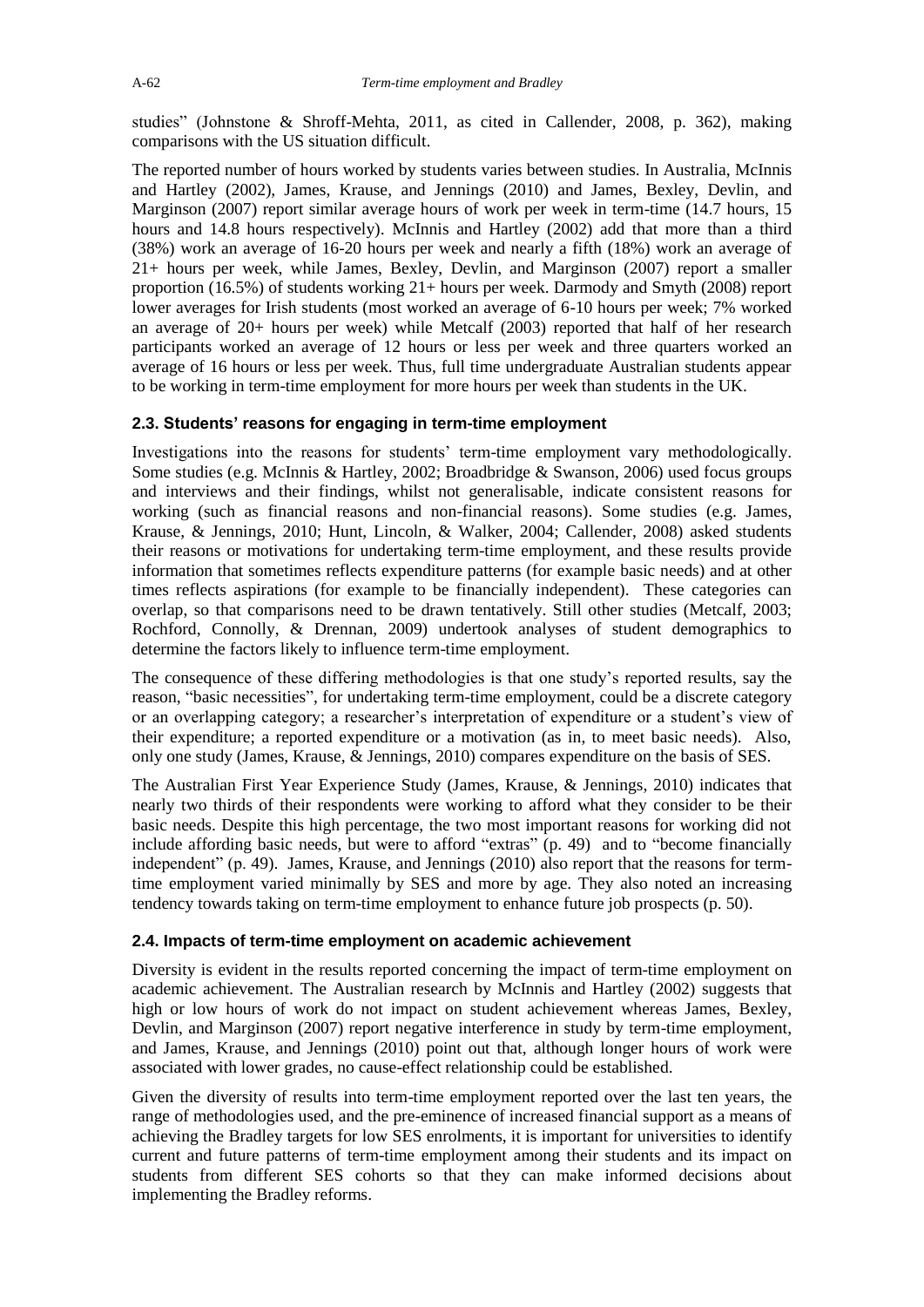# **3. Research design**

This study examines the patterns of term-time employment by full-time undergraduate students from low and mid/high SES cohorts at a single university site in Australia to address the following questions:

- 1. Are there any noticeable distinctions between low SES and mid/high SES cohorts with respect to term-time employment in general, the number of hours worked, the types of jobs worked, the number of jobs held and the sufficiency of the funds gained?
- 2. What sort of financial decisions or considerations are made by these students and are there any noticeable differences across SES cohorts?
- 3. Does work interfere with commitment to academic study for either cohort?

# **3.1. The research site**

This study was conducted at an onshore suburban satellite site of a major regional university in New South Wales, Australia. The site provides study opportunities in a limited number of courses, including undergraduate Nursing and Commerce degrees. The site is positioned to attract students wishing to study for a degree in these discipline areas without having to relocate or travel extensive distances, and so many of the students are "locals". Tutorials are delivered face-to-face. Although most lectures are delivered by audio download, some are delivered faceto-face and others by videoconference. This allows flexibility in the students' management of their time. As a result, hours of onsite attendance are less than are required by universities using traditional delivery techniques only.

The suburb of Sydney within which this site is located has been identified as "not [one of] the most advantaged localities in metropolitan Australia"; nonetheless, it has "managed to perform relatively well in socio-economic terms" (Baum, O'Connor, & Stimson, 2005, p. 67). This area is described as having "some high wages and salaries" with "more high than low income households", "higher proportions of educated professionals", low levels of unemployment, and below the metropolitan average of single-parent and non-earner households (Baum, O'Connor, & Stimson, 2005, p. 68). Although Baum et al. (2005) concede that this region is "certainly not" a location to hold "global movers and shakers" (p. 68), it is comfortable and "advantaged" (p. 67). Despite this, just over a third (34.47%) of the respondents in this study were categorised as low SES on the basis of their parents' level of education (see Section 3.3 below for a discussion of the categorisation of SES used in this study).

# **3.2. Participants**

Late in 2011, the available first year full time undergraduate population  $(n=290)$  at this research site was surveyed over a period of a week. Two hundred and seven surveys were returned. Thus, the response rate was  $71.4\%$ . The responses of the full-time students  $(n=177)$  comprise the participant group in this research as this enables best comparison with the published literature. The participant group represented a response rate of 61%.

# **3.3. Method**

This research study asked participants to complete a four page questionnaire in relation to their current term-time employment practices, enrolment and demographic information. The questionnaire sought to establish average hours of employment, types of employment, the necessity for employment, the expenditure of the money earned, and the potential for interference between study and paid employment. The demographic information was used to determine the students' SES.

Measuring SES is both complex and controversial, and consideration was given to the Bradley et al. (2008) recommendations and the literature concerning the measurement of SES. The literature is often hyper-critical of the postcode methodology (where SES is simply allocated by an individual's residential address), arguing that multiple factors must be considered (McMillan & Western, 2000; James, 2001; Bowden & Doughney, 2010). Bowden and Doughney assert that rather than employ the postcode methodology, SES can be "measured by the level of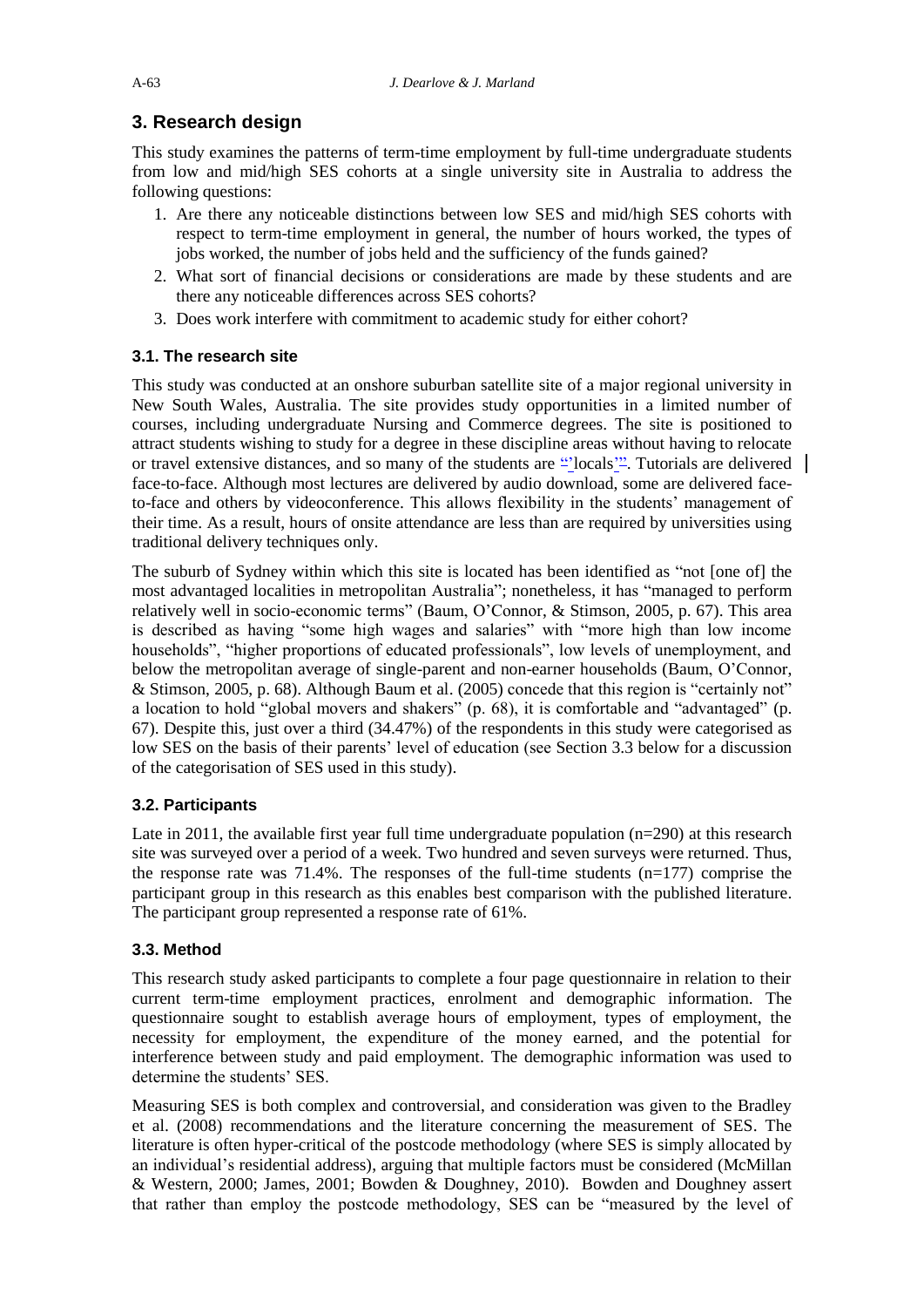parental education" (2010, p. 120). This is supported by James (2001) who defines students with a low SES as those whose "parents did not attend school, attended primary school, or attended some secondary school" (p. 464). Indeed, the Bradley report's third recommendation asserts "[t]hat the Australian Government commission work on the measurement of the socio-economic status of students in higher education with a view to moving from the current postcode methodology to one based on the individual circumstances of each student" (2008, p. 39). Bradley et al. (2008) calls for a measurement of the circumstances of an individual, partly on the basis of the research of James et al. (2008) and Western (1998). Akin with the approach towards individualising the allocation of SES, this study asked students to provide information on their parents' levels of education and this was used to allocate students into one of two cohorts, either low SES or mid/high SES. Consistent with James (2001), those who reported a parent as having post-secondary education (that is TAFE or university) qualifications were considered mid/high SES. The remainder were considered low SES.

The surveys were completed at the time of their distribution, either at the beginning or conclusion of a class in second semester. The results were then entered into a database and counts and percentages calculated and compared on the basis of SES and, where appropriate, by course of enrolment. Where textual responses were collected, the responses were categorised and frequency counts and percentages were calculated and compared. Blank responses to particular questions were excluded from the analysis.

# **4. Results**

1

The results of this study are summarised below under each of the research questions listed in section three.

#### **4.1. Are there any noticeable distinctions between low SES and mid/high SES cohorts with respect to term-time employment in general: the number of hours worked, the types of jobs worked, the number of jobs held and the sufficiency of the funds gained.**

Table 1 summarises the findings of the survey in respect of patterns of term-time employment. The proportion of full-time undergraduate students engaged in term-time employment in this study was 86.9% of the participant group, a higher proportion than reported in all other studies, national and international, detailed in Section 2 of this paper. Another study with a similar percentage of students in term-time employment was Floud (2002, cited in Trotter & Roberts, 2006). These data indicate the high level of term-time employment among students and, therefore, the need for universities to remain sensitive to this phenomenon in determining and fine-tuning student offerings.

In relation to the hours of paid work undertaken and the sufficiency of the funds gained from paid employment, this study found very little difference between the low and mid/high SES cohorts. As Table 1 shows, the range with the highest frequency in terms of number of hours worked was the 9-16 range (low SES 30%, mid/high SES 33.6%), closely followed by 17-24 (low SES 31.7%, mid/high SES 26.8%). These hours are consistent with the average hours of work per week reported by the two main Australian studies (McInnis & Hartley, 2002; James, Krause, & Jennings, 2010) and the "Australian Student Financial Report" (James, Bexley, Devlin, & Marginson,  $2007$ <sup>1</sup>. These results suggest that low SES students may be slightly less likely to be involved in paid employment but are also slightly more likely to be working up to one day per week (1-8 hours). In terms of average hours worked per week during term time, the difference between low and mid/high SES cohorts does not appear significant. Similarly, the types of jobs held, the number of jobs held, and perceptions of the sufficiency of the funds earned all differ minimally between the two SES cohorts in the study. On the basis of this evidence only, it might be suggested that this university would not need to treat the two cohorts

<sup>&</sup>lt;sup>1</sup> Although each study provides a different range of hours worked, it is possible to identify similarity between the reports in terms of a general number of hours worked.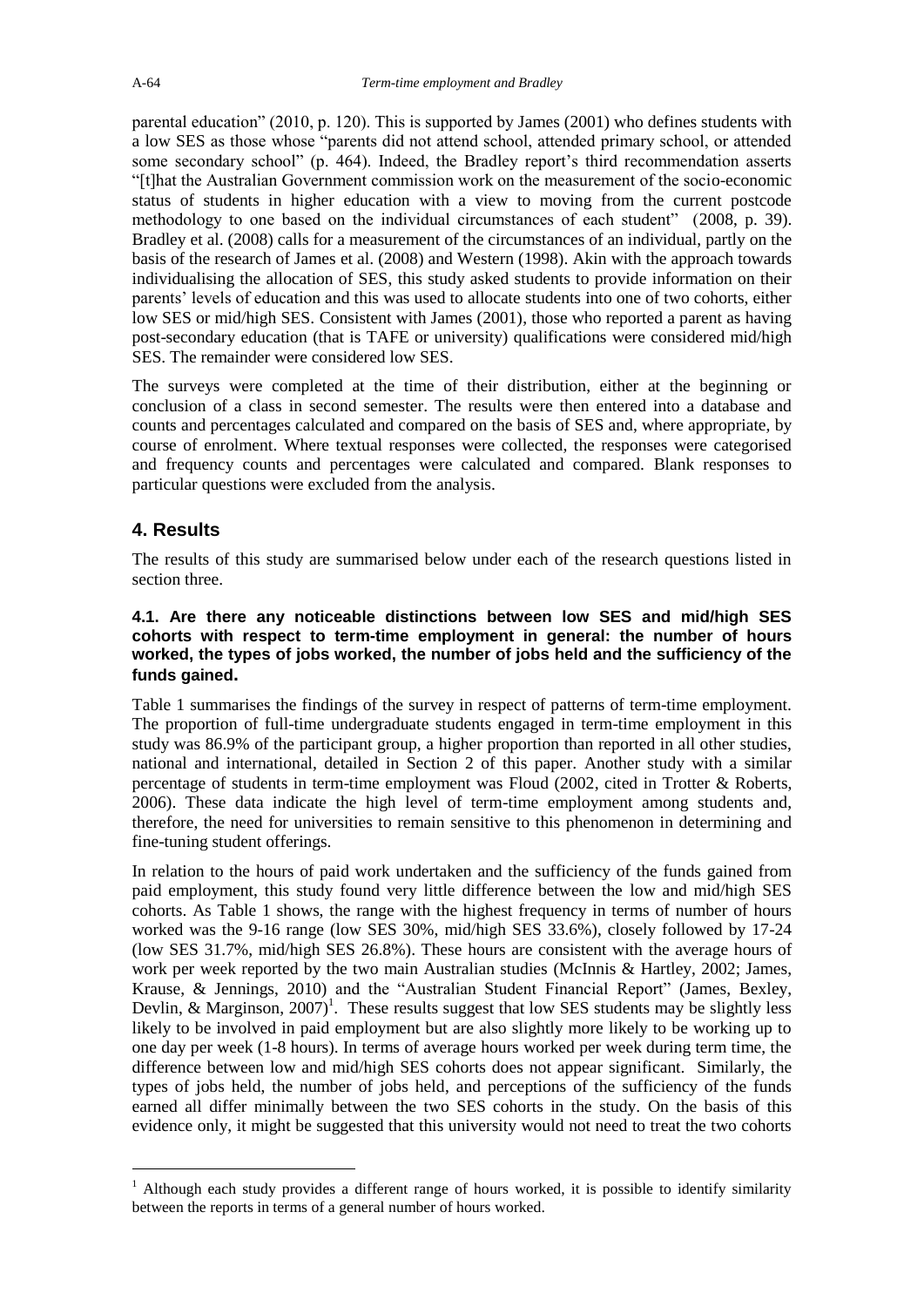differently, although this matter does bear further investigation. It also suggests that financial incentives to either group could privilege that group, rather than overcome any existing differences between the two cohorts.

| Question                                                         | Categories of<br>responses        | Low SES Students'<br>Responses |                | Mid/High SES<br><b>Students' Responses</b> |                |  |
|------------------------------------------------------------------|-----------------------------------|--------------------------------|----------------|--------------------------------------------|----------------|--|
|                                                                  |                                   | $\%$                           | n              | $\%$                                       | n              |  |
| How many hours per                                               | 0 hours                           | 13.3                           | 8              | 12.9                                       | 15             |  |
| week (on average)<br>during the teaching<br>semester did you     | 1-8 hours                         | 15                             | 9              | 13.8                                       | 16             |  |
|                                                                  | $9-16$ hours                      | 30                             | 18             | 33.6                                       | 39             |  |
| undertake paid                                                   | 17-24 hours                       | 31.7                           | 19             | 26.8                                       | 31             |  |
| employment? $(n=176)$                                            | $25+ hours$                       | 10                             | 6              | 12.9                                       | 15             |  |
| What paid work are you<br>currently doing?                       | Not related to<br>course of study | 25                             | 14             | 27.2                                       | 34             |  |
| (Textual responses<br>analysed by the<br>researchers) $(n=181*)$ | Related to course<br>of study     | 75                             | 42             | 72.8                                       | 91             |  |
| How many jobs have                                               | 1                                 | 69.6                           | 39             | 63.8                                       | 67             |  |
| you held at any one                                              | $\overline{2}$                    | 23.2                           | 13             | 25.7                                       | 27             |  |
| time while studying at<br>University? $(n=161)$                  | 3                                 | 7.2                            | $\overline{4}$ | 10.5                                       | 11             |  |
| If you work, why do<br>you undertake, or                         | <b>Strongly Agree</b>             | 25                             | 14             | 14                                         | 15             |  |
|                                                                  | Agree                             | 21.4                           | 12             | 21.5                                       | 23             |  |
| remain in, the particular<br>type of paid                        | Neutral                           | 17.9                           | 10             | 22.4                                       | 24             |  |
| employment that you                                              | Disagree                          | 14.3                           | 8              | 17.8                                       | 19             |  |
| $do?$ It is related to my<br>field of study $(n=163)$            | <b>Strongly Disagree</b>          | 21.4                           | 12             | 24.3                                       | 26             |  |
| If you work, why do                                              | <b>Strongly Agree</b>             | 19.6                           | 11             | 22.4                                       | 24             |  |
| you undertake, or                                                | Agree                             | 48.2                           | 27             | 52.3                                       | 56             |  |
| remain in, the particular<br>type of paid                        | Neutral                           | 17.9                           | 10             | 20.6                                       | 22             |  |
| employment that you                                              | Disagree                          | 12.5                           | $\overline{7}$ | 3.8                                        | $\overline{4}$ |  |
| do? It pays sufficient for<br>me to manage $(n=163)$             | <b>Strongly Disagree</b>          | 1.8                            | $\mathbf{1}$   | 0.9                                        | 1              |  |

**Table 1.** Table showing students' responses to questionnaire items related to general patterns of term-time employment, according to the students' SES.

\* In this instance *n* is greater than the number of participants because some respondents provided information on more than one term-time employment position.

A further case of minimal difference between the two SES cohorts is the relationship between their jobs and their courses of study. The authors saw a close relationship between term-time work and course of study for both SES cohorts. The assessment by researchers was based on a textual analysis of student-supplied information. Thus, any employment in a commercial business was considered related to Commerce studies, while any employment in the health industry was considered related to Nursing studies. However, the students were also asked about their reasons for remaining in their particular term-time employment position, specifically, whether or not its relationship to their course of study was pertinent to this decision. The low SES cohort was more likely to agree or strongly agree (low SES 46.4% compared with mid/high SES 35.5%) that they remained in their term-time employment because it was related to their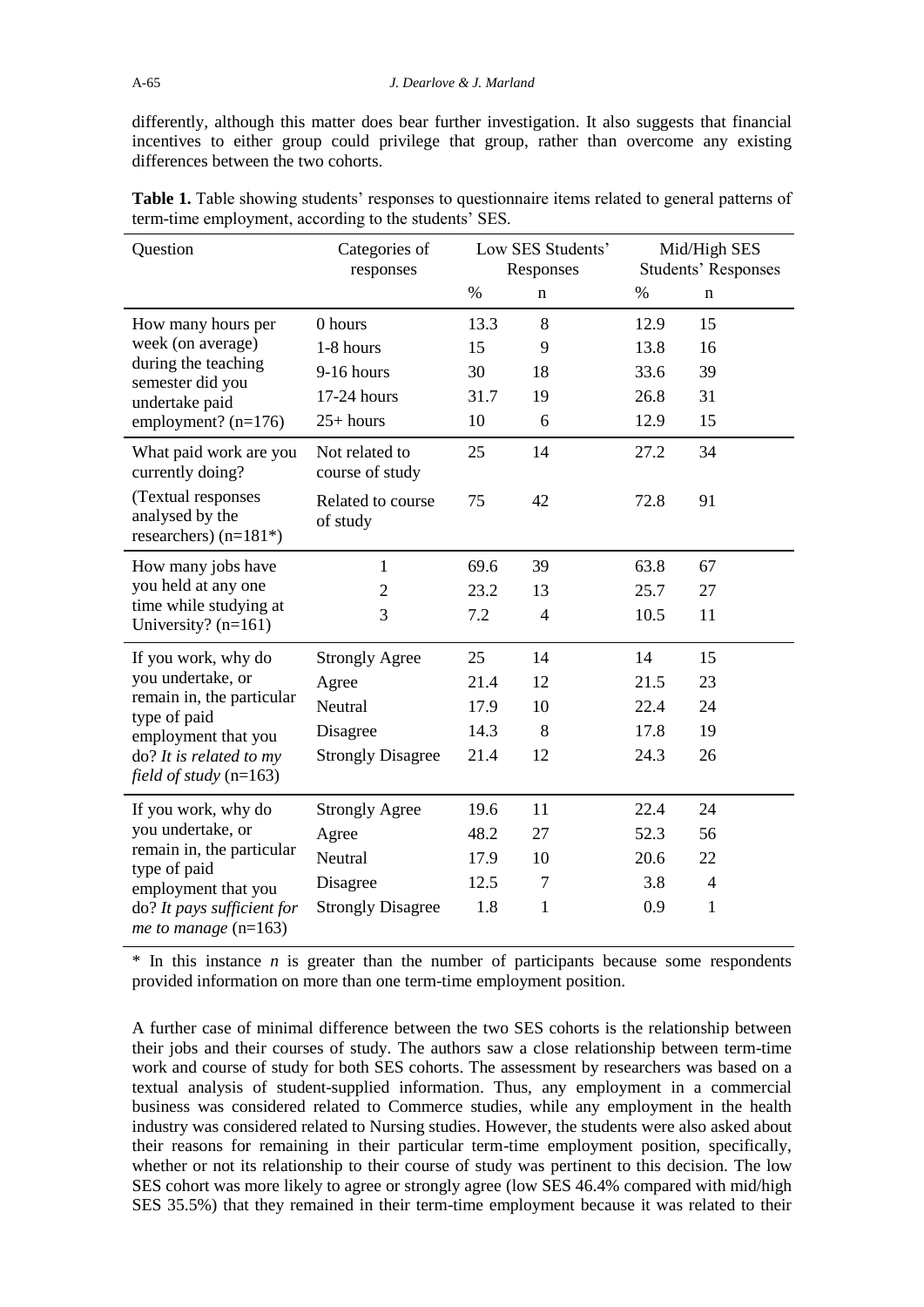studies. These data suggest a view by these low SES students that their term-time employment and their studies are integrally related, whereas the responses of the mid/high SES cohort do not support this interpretation. This raises questions concerning the nature of this relationship: do low SES students see their studies as vocationally driven, as suggested by some authors (Forsyth & Furlongs, 2000, 2003, as cited in Callender & Jackson, 2008) and if so, can and should universities address this in timetabling, methods of delivery and other student offerings? For example, in courses of study with practical components, such as Nursing and Education, students may currently be required to work a placement in a block. To simultaneously maintain their term-time employment can result in unsustainable hours of work over the length of the placement. Requirements to cease term-time employment may be viewed by low SES students as counter-productive to the very reason for which they enrolled, that is, to be able to achieve a professional position at the conclusion of their studies.

The question on the sufficiency of the funds earned through paid employment was minimally different between the two cohorts. A high percentage of both cohorts tend to agree or strongly agree that their work provides them with enough funds to support their study (Low SES: 67.8% n=38 either agree or strongly agree; Mid/high SES: 74.7% n=80 either agree or strongly agree). This suggests that both SES cohorts perceive themselves to be in roughly similar financial situations, though further information about other sources of information would be needed to confirm this. This result hints that the difference between SES strata is not sufficiency of income, although it may well be level of income.

#### **4.2. What sort of financial decisions or considerations are made by these students and are there any noticeable differences across SES cohorts?**

Table 2 summarises the findings of the survey in respect of respondents' expenditure patterns. The items considered essential by both SES cohorts were the same, suggesting that the two cohorts prioritised necessities in the same way. Further, the two cohorts itemised non-essential items in ways that were similar.

With regards to the proportions of their incomes spent on non-essential items, there is little difference between the two SES cohorts. About three quarters of both cohorts were prepared to spend between 0 and 40% of their income on non-essential items. There is a slight trend for a greater proportion of the low SES to be able to manage by spending a lesser proportion of their income on essentials (37.7% of low SES spend 0-40% of their income on essentials compared with 29% of the mid/high SES cohort). The next range of expenditure shows a reversal of this pattern, with more of the mid/high SES cohort having to spend more of their income on essentials than the low SES cohort (28.3% of the mid/high SES cohort needed to spend 41-60% of their income on essentials compared with just 13.2% of the low SES cohort). Together, these data suggest that more of the low SES can manage by spending proportionally less of their income on essentials than the mid/high SES. However, the counter to this is that more of the low SES cohort has to spend from 81 to 100% on essentials to manage, although the difference is not large (28.3% compared with 20.7%) and the numbers are small (15 and 22). These data indicate the necessity for all SES cohorts to undertake paid term-time employment, including the mid/high SES cohort, and, therefore, the need for universities to accommodate students' dual roles when timetabling and when providing student support services.

#### **4.3. Does work interfere with commitment to academic study for either cohort?**

Table 3 summarises the findings that relate to the potential for interference between term-time employment and study. Once again there is minimal difference between the two SES cohorts in their responses to the questions concerning the interference between work and study. The majority of students (Low SES 62.5% / Mid/high SES 59.6%) have indicated that although work sometimes interferes with study, about 70% of both cohorts have decreased their hours of work for study and about 82% of both cohorts indicated they have not had to decrease their study load to accommodate their time needs for working. Further, this survey found that both SES cohorts were consistent in the extent to which they believed that term-time employment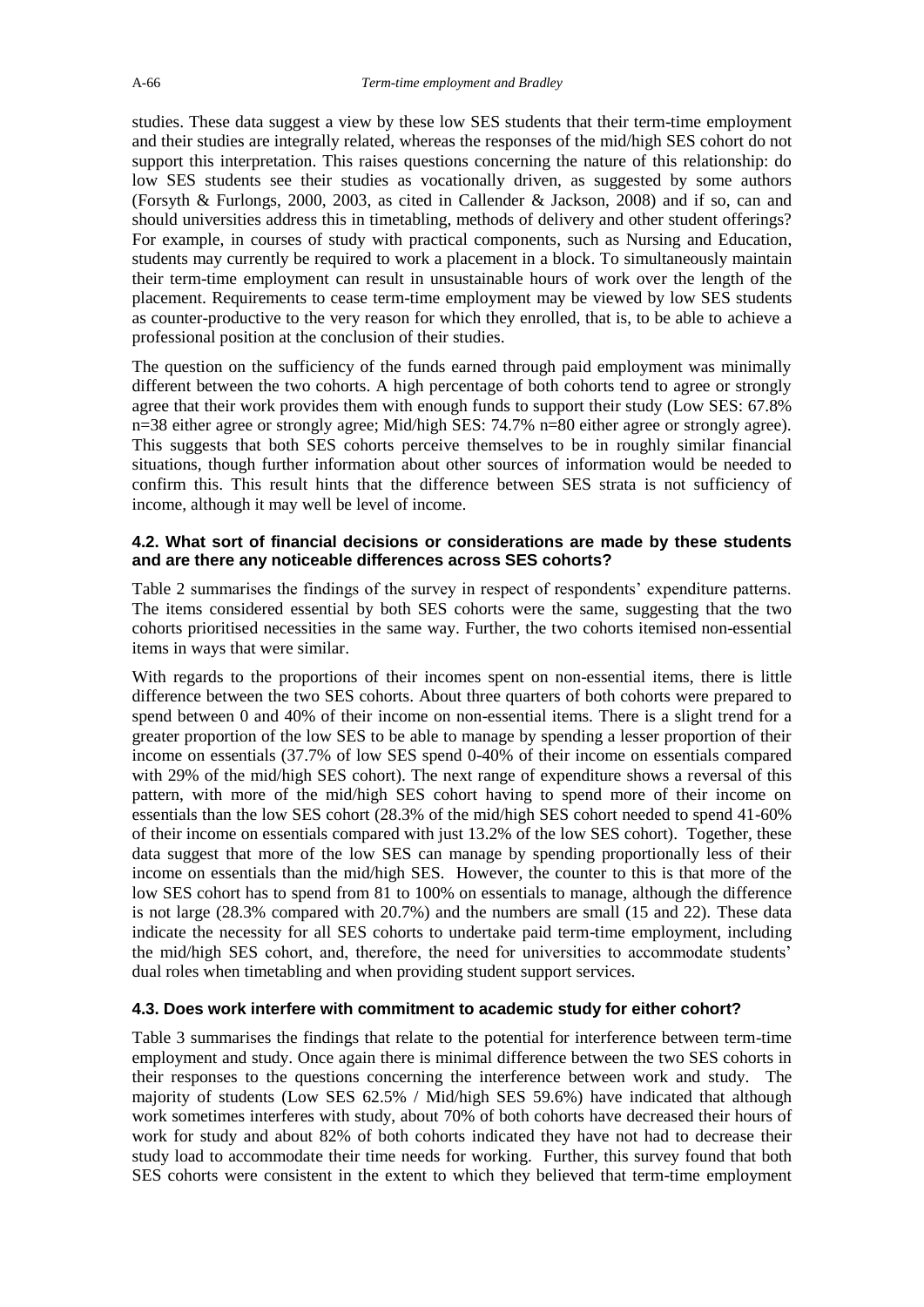provided them with skills for the future and the opportunity to develop useful workplace skills. This is consistent with the findings of James, Krause and Jennings (2010).

| Question                                                                                           | Categories of<br>responses | Low SES Students'<br>Responses |                  | Mid/High SES<br><b>Students' Responses</b> |                  |  |
|----------------------------------------------------------------------------------------------------|----------------------------|--------------------------------|------------------|--------------------------------------------|------------------|--|
|                                                                                                    |                            | $\%$                           | n                | $\%$                                       | n                |  |
| What proportion of                                                                                 | 0%                         | 1.9                            | $\mathbf{1}$     | 4.4                                        | 5                |  |
| your income (from                                                                                  | 1-20%                      | 18.9                           | 10               | 12.3                                       | 13               |  |
| work and other<br>sources) is used to:                                                             | 21-40%                     | 16.9                           | 9                | 12.3                                       | 13               |  |
| Provide what you                                                                                   | 41-60%                     | 13.2                           | 7                | 28.3                                       | 30               |  |
| consider to be                                                                                     | 61-80%                     | 20.8                           | 11               | 21.7                                       | 23               |  |
| essentials for yourself                                                                            | 81-99%                     | 18.9                           | 10               | 12.3                                       | 13               |  |
| or others? $(n=159)$                                                                               | 100%                       | 9.4                            | 5                | 8.4                                        | 9                |  |
| What proportion of                                                                                 | $0\%$                      | 10.4                           | 5                | 9.5                                        | 9                |  |
| your income (from                                                                                  | 1-20%                      | 37.5                           | 18               | 32.6                                       | 31               |  |
| work and other<br>sources) is used to:                                                             | 21-40%                     | 27.1                           | 13               | 34.7                                       | 33               |  |
| Provide what you<br>consider to be non-<br>essentials for yourself<br>or others? $(n=143)$         | 41-60%                     | 16.7                           | 8                | 13.7                                       | 13               |  |
|                                                                                                    | 61-80%                     | 6.2                            | 3                | 8.4                                        | 8                |  |
|                                                                                                    | 81-99%                     | 2.1                            | 1                | $\overline{0}$                             | $\boldsymbol{0}$ |  |
|                                                                                                    | 100%                       | $\boldsymbol{0}$               | $\boldsymbol{0}$ | 1.1                                        | $\mathbf{1}$     |  |
| Please list the main                                                                               | Transport                  | 22.08                          |                  | 26.29                                      |                  |  |
| types of essentials<br>(up to five items)<br>$(n=130$ respondents)                                 | Food*                      | 19.63                          |                  | 21.1                                       |                  |  |
|                                                                                                    | <b>Study Costs</b>         | 12.26                          |                  | 12.84                                      |                  |  |
|                                                                                                    | Accommodation              | 12.26                          |                  | 10.7                                       |                  |  |
|                                                                                                    | Phone/Internet             | 6.74                           |                  | 5.19                                       |                  |  |
| Please list the main<br>types of non-<br>essentials (up to five<br>items)<br>$(n=104$ respondents) | Entertainment              | 40.22                          |                  | 39.35                                      |                  |  |
|                                                                                                    | Clothes*                   | 19.54                          |                  | 21.29                                      |                  |  |
|                                                                                                    | Alcohol                    | 9.19                           |                  |                                            |                  |  |
|                                                                                                    | Leisure Items              |                                |                  | 15.48                                      |                  |  |
|                                                                                                    | Alcohol/Drinks             |                                |                  | 9.67                                       |                  |  |
|                                                                                                    | Food*                      | 9.19                           |                  | 4.51                                       |                  |  |
|                                                                                                    | <b>Personal Care</b>       | 8.04                           |                  |                                            |                  |  |
|                                                                                                    | Leisure Items              | 8.04                           |                  |                                            |                  |  |
|                                                                                                    | Savings                    | 5.55                           |                  |                                            |                  |  |

**Table 2.** Table showing students' responses to questionnaire items related to expenditure patterns according to the students' SES.

\* In their responses, students clearly differentiated essential and non-essential types of food and clothing. For example snack-foods were assigned as "non-essential". This accounts for the repetition of these categories between both questions.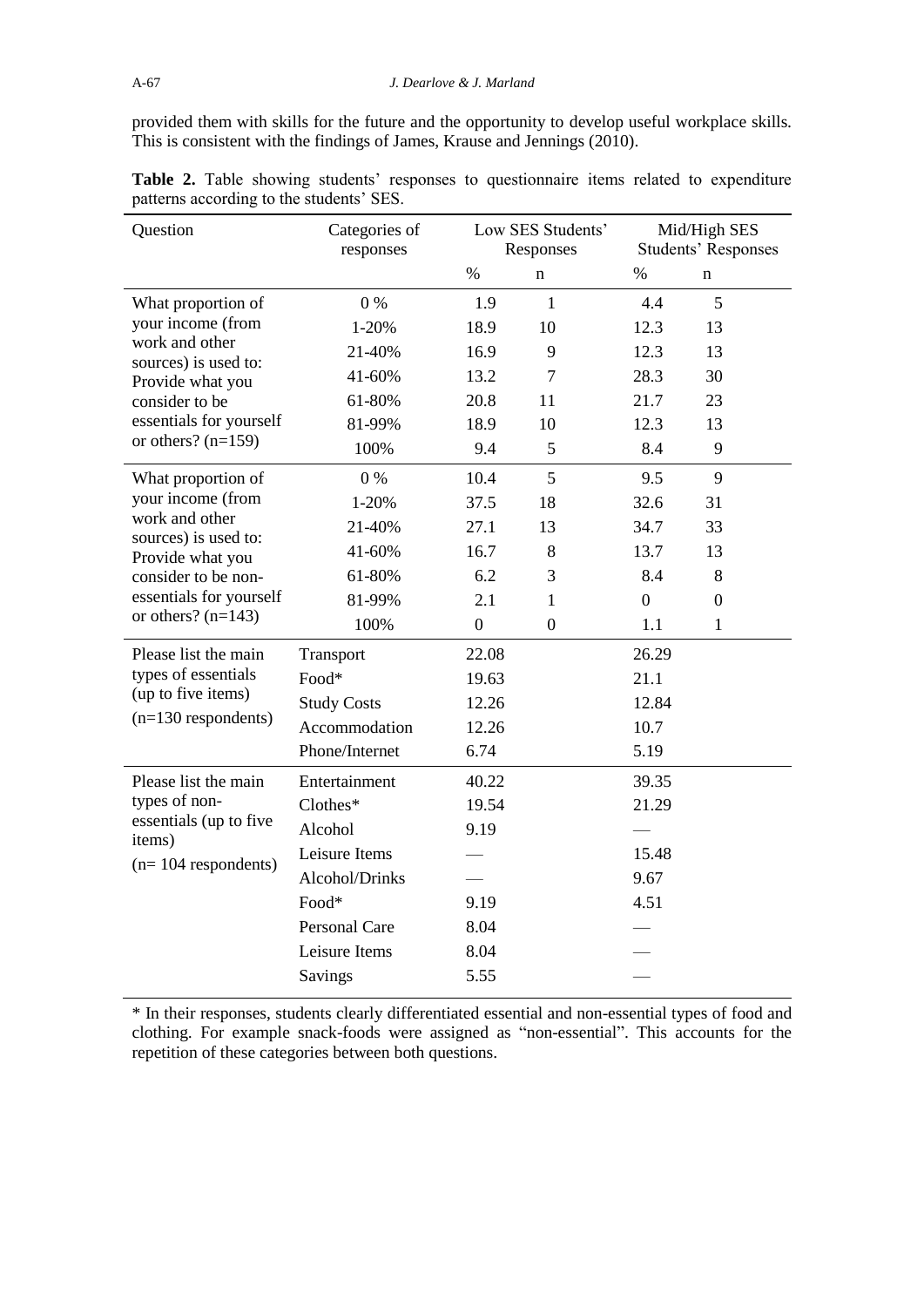|  |  |  | <b>Table 3.</b> Table showing students' responses to questionnaire items related to interference |  |  |
|--|--|--|--------------------------------------------------------------------------------------------------|--|--|
|  |  |  | between term-time employment and study, according to the students' SES.                          |  |  |

| Question                                                                                            | Categories of<br>responses        | Low SES Students'<br>Responses |                | Mid/High SES<br><b>Students' Responses</b> |              |  |
|-----------------------------------------------------------------------------------------------------|-----------------------------------|--------------------------------|----------------|--------------------------------------------|--------------|--|
|                                                                                                     |                                   | $\%$                           | n              | $\%$                                       | n            |  |
| Have you had to decrease your<br>work hours to accommodate your                                     | No                                | 29.8                           | 17             | 29.4                                       | 32           |  |
| time needs while studying? ( $n =$<br>166)                                                          | Yes                               | 70.2                           | 40             | 70.6                                       | 77           |  |
| Have you had to reduce your<br>study load (i.e. moved from full                                     | No                                | 82.5                           | 47             | 82.1                                       | 87           |  |
| to part time, or dropped a subject)<br>to accommodate your time needs<br>for working? ( $n = 163$ ) | Yes                               | 17.5                           | 10             | 17.9                                       | 19           |  |
| How often, if at all, does your                                                                     | Never                             | 16.1                           | 9              | 19.3                                       | 21           |  |
| work interfere with your ability                                                                    | Sometimes                         | 62.5                           | 35             | 59.6                                       | 65           |  |
| to study or attend classes?                                                                         | Often                             | 17.8                           | 10             | 18.3                                       | 20           |  |
| $(n = 165)$                                                                                         | Always                            | 3.6                            | $\overline{2}$ | 2.8                                        | 3            |  |
| If work interferes with your<br>ability to study or attend classes,                                 | Strongly<br>Agree/Agree           | 14.3                           | 6              | 16.7                                       | 15           |  |
| how does it interfere?                                                                              | Neutral                           | 23.8                           | 10             | 25.5                                       | 23           |  |
| It conflicts with my scheduled<br>$classes$ (n=132)                                                 | Strongly<br>Disagree/<br>Disagree | 61.9                           | 26             | 57.8                                       | 52           |  |
| If work Interferes with your<br>ability to study or attend classes,                                 | Strongly<br>Agree/ Agree          | 54.9                           | 28             | 68.3                                       | 69           |  |
| how does it interfere?<br>It takes up the time that I would                                         | Neutral                           | 25.5                           | 13             | 18.8                                       | 19           |  |
| like to use for study.<br>$(n = 152)$                                                               | Strongly<br>Disagree/<br>Disagree | 19.6                           | 10             | 12.9                                       | 13           |  |
| I feel I learn skills which will<br>help me in the future                                           | Strongly<br>Agree/ Agree          | 71.4                           | 40             | 72.                                        | 77           |  |
| $(n=163)$                                                                                           | Neutral                           | 17.9                           | 10             | 20.6                                       | 22           |  |
|                                                                                                     | Strongly<br>Disagree/<br>Disagree | 10.7                           | 6              | 7.4                                        | 8            |  |
| It [work] allows me to learn<br>workplace skills, such as how to                                    | Strongly<br>Agree/ Agree          | 83.6                           | 46             | 87.9                                       | 94           |  |
| relate to colleagues and<br>managers; understanding the<br>requirements and expectations of         | Neutral                           | 9.1                            | 5              | 11.2                                       | 12           |  |
| employers.<br>$(n=162)$                                                                             | Strongly<br>Disagree/<br>Disagree | 7.3                            | 4              | 0.9                                        | $\mathbf{1}$ |  |

Interestingly, 54.9% of the low SES students either agreed or strongly agreed that term-time employment causes some interference with time set aside for study, compared with 68.3% of the mid/high SES cohort. This question sought to determine if there were any associated "risk" from term-time employment that students perceived as interruptive to their studies. It is notable that the percentage of mid/high SES students who reported interference was greater than the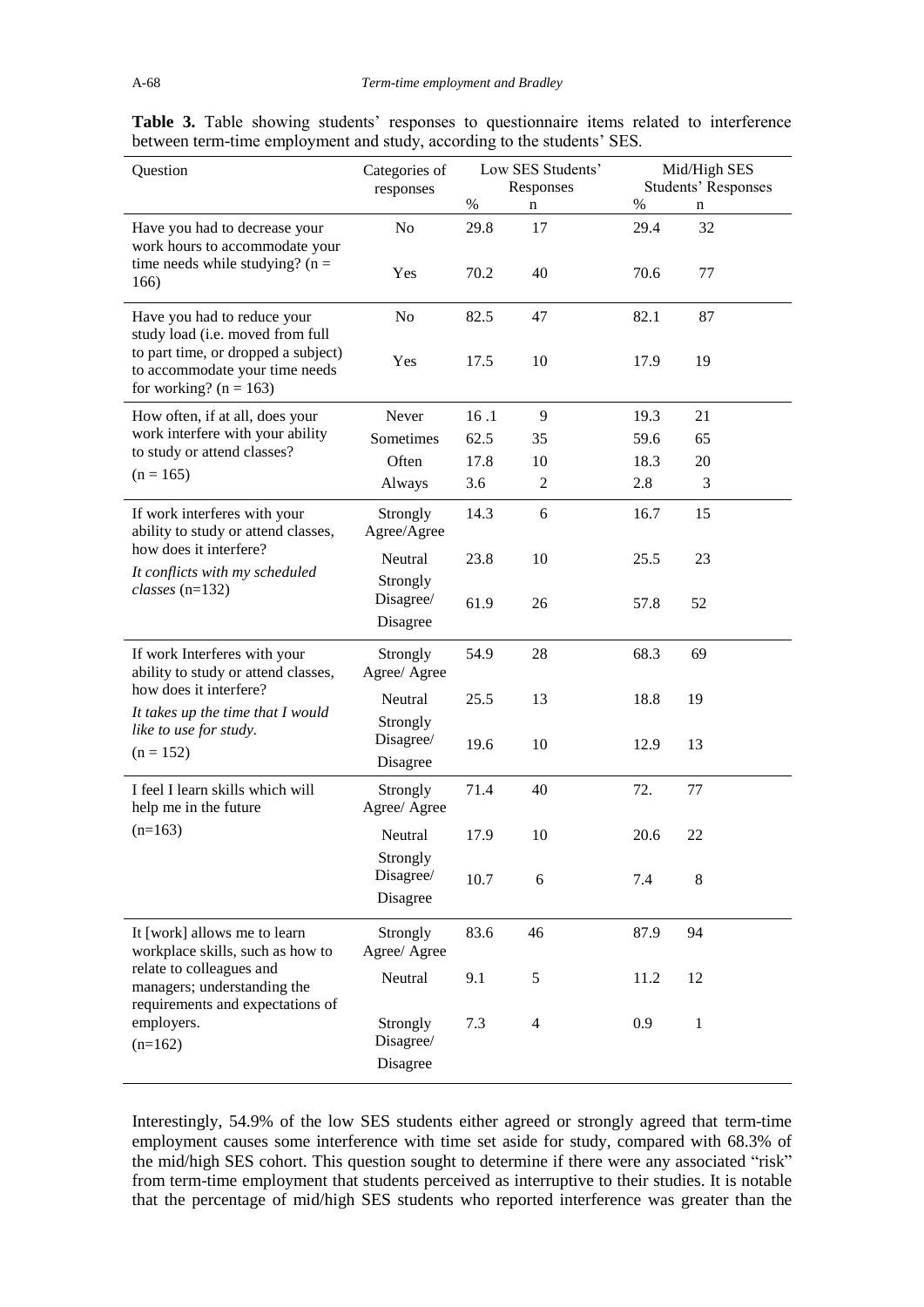percentage of low SES students reporting this, although not by much. Further, a higher percentage of low SES students were neutral about this question (25.5% compared with 18.8%), while a higher percentage of low SES students either disagreed or strongly disagreed (19.6% compared with 12.9%) that work caused interference with study time.

These findings suggest that the mid/high SES cohort seem to experience interference in their study time as a result of term-time employment slightly more than the low SES cohort (low SES 54.9% compared with mid/high SES 68.3%). It is not possible from these results to determine whether this is a reflection of different expectations by the two cohorts concerning the time needed to be put aside for study, or different time management trade-offs made by each cohort. More research involving a greater number of diverse questions is required before any definite conclusions can be reached.

# **5. Discussion and conclusions**

Overall, there was a remarkable level of similarity between the responses of the low and the mid/high SES students to this survey. The number of hours worked, the number of jobs held, the relationship of their jobs to their courses of study and, importantly, their perceptions of the sufficiency of the funds they earned, were all ranked very similarly by both SES cohorts. Both cohorts appeared to be equally committed to their studies, as suggested by their prioritising of study activities and class attendance over term-time employment, although the mid/high SES cohort appear to experience slightly more interference in their studies as a result of their termtime employment.

There also appears to be some slight deviation between the two SES cohorts in terms of the proportion of their incomes spent on essential items, but little difference between them in terms of the proportions of their incomes spent on non-essential items. Most of the mid/high SES cohort spends a slightly greater proportion of their income on essentials than do the lower SES cohort, even though the two cohorts nominated the same items as "essential". The results of this study suggest that, apart from a small group of low SES students who are spending 100% of their income on essentials, the mid/high SES cohort is now funding their lives through termtime employment to a slightly greater extent than the low SES cohort, although only by a small margin. This is in contradiction to the findings of James, Krause, and Jennings (2010) who found that low SES cohorts were "far more likely than medium and higher socioeconomic background students to work to meet basic needs (76 per cent compared with 60 per cent)" (2010, p. 51). This study's findings have shown a small but positive reversal of this trend. As the numbers are small in this case study compared with James, Krause, and Jennings' (2010) study, it is possible that the differences are a reflection of this. It is also possible that this trend is something that is specific to this site, and further investigation into this site and others for the prevalence of this phenomenon is required.

Thus, this study's findings suggest that there are few differences between the existing low and mid/high SES cohort at this university site in relation to their patterns of term-time employment and the necessity of this employment for funding their lives. Further, the findings suggest that the mid/high SES cohort need to undertake paid term-time employment to continue their studies at least as much and possibly even slightly more than the low SES cohort and might be experiencing slightly more interference in their studies as a result of their term-time employment. Both cohorts evidenced a similar commitment to their studies, as measured by their willingness/preparedness to trade time between the two activities if necessary. The low SES cohort may intrinsically value course-related term-time employment more than the mid/high SES cohort.

The Bradley review (Bradley et al., 2008) centralises financial support as a cornerstone to the goal of increased inclusion of low SES students in higher education. Specifically, Bradley terms the goal of a more socially representative student profile as "in part, dependent on improving the levels of financial assistance" to low SES students (p. 51). This is argued as necessary because of the "financial barriers for students from low socio-economic backgrounds that discourage them from participating in higher education" (Bradley et al., 2008, p. 39).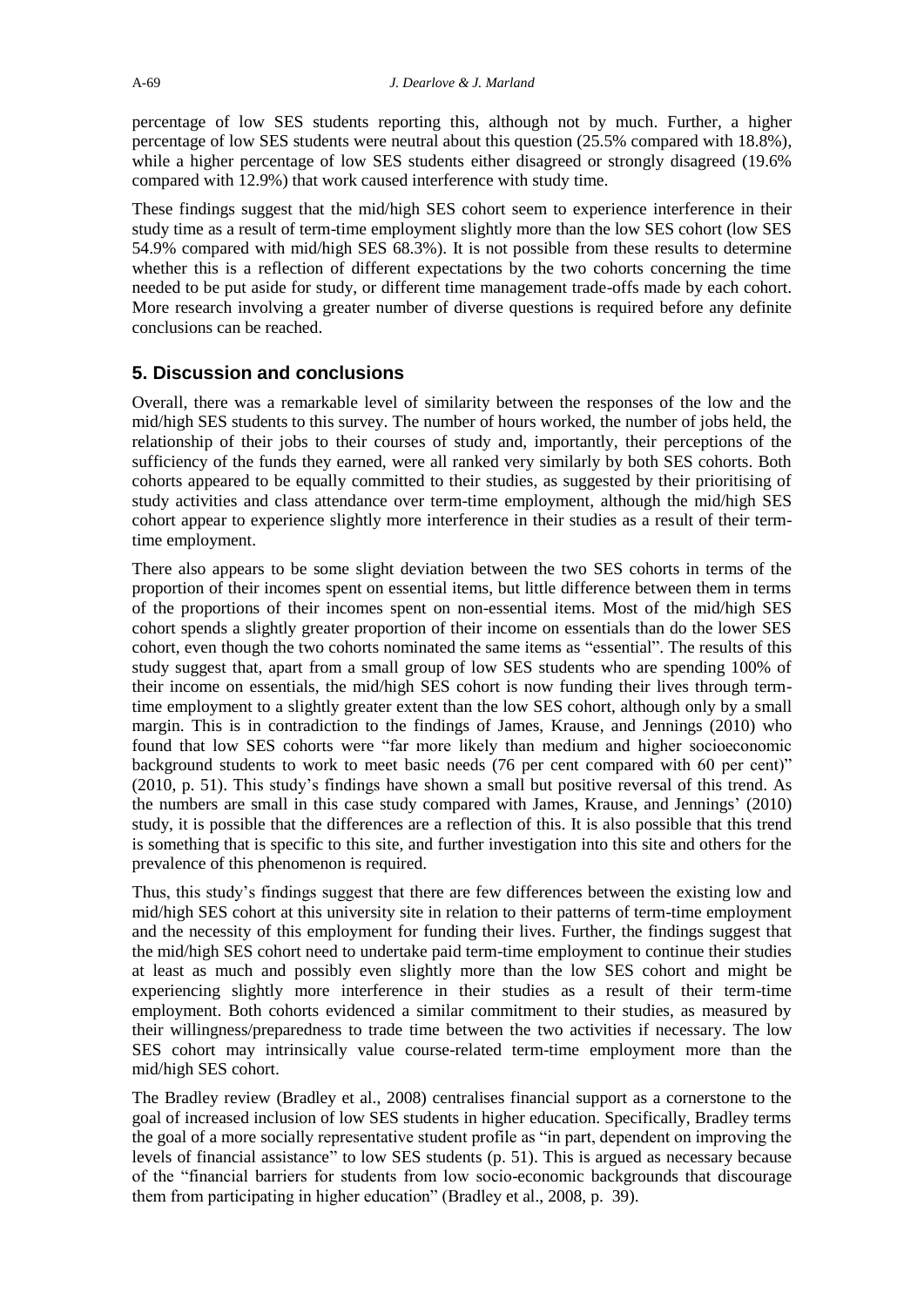This study's findings show some deviation from Bradley's view in relation to the majority of currently enrolled low socio-economic status students at this one university site. The low SES cohort in this study did not appear to be negatively affected by their finances to any greater degree than the mid/high SES cohort. There is always the possibility that those low SES students who are adversely affected by financial concerns have already left the university or failed to enrol, and that it is students' perceptions of their financial security rather than their actual financial security that drives their decisions, but if so, then the currently enrolled low SES students might be expected to show some differences in terms of hours worked, number of jobs held, pressure to miss classes to ensure sufficient income, and expressions of dissatisfaction with the level of their income to a greater extent than the existing mid/high SES cohort. Even if debt aversion rather than actual financial stress were a barrier to low SES enrolments, it might be expected that current low SES students reflected this through differences in patterns of termtime employment and perceptions of financial sufficiency compared with mid/high SES students.

This is not to say that all students would not benefit from increased student support allowances, but that the current low SES university students at this site were faring financially as well as the mid/high SES students. Consequently, it is possible that increasing allowances to this low SES ex-HSC cohort, but not to the mid/high SES ex-HSC cohort, does not appear to be targeting a need specific to this cohort. To privilege one group financially may well increase that group's enrolments, but unless that group's valuing of term-time employment and vocational orientation to studies is addressed systematically, they may not remain to graduate.

As with any case study, it is not possible to generalise these findings beyond this site as there may be site specific characteristics that influence these findings, such as the very localised drawing area which reduces travel time and so frees up study time and the off-site delivery of some lectures that may allow time flexibility permitting more effective management of the dual roles of student and paid employee. However, it does suggest that, certainly for this site, the key to increasing low SES enrolments and retaining these students might lie beyond increasing financial support. Further research into this site and a variety of other sites will enable verification and expansion of these findings and add valuable comparative data to this field of enquiry. One other step worth taking would be to extend the survey by asking additional questions concerning the receipt of government benefits from sources such as AUSTUDY and Youth Allowance. Such data would allow further insights into the financial situation of students and may allow fuller interpretation of research data.

In order to achieve the targets for low SES enrolments set by Bradley, it may be more effective for universities to attract low SES students in ways that reflect site-specific reasons for nonenrolment. For example, at this site it may be that a bridging course could prove effective in attracting low SES students, or outreach strategies to influence the awareness and aspirations of the low SES in the community to take up higher education options. Also, timetabling that facilitates students' term-time employment commitments and student support that aids low SES students' transition into higher education (for example, peer support programs) may be necessary to encourage persistence with studies, once enrolled. Flexible time tabling and delivery options such as evening classes, need to be considered to enable all students, but particularly mid/high SES students to effectively juggle the twin demands of their paid term-time employment and their studies. Indeed, as discussed in the review of literature, numerous scholars identify a variety of socio-cultural influences that may have a greater influence on low SES students' uptake of universities' places than does their financial situation. One further consideration to the implementation of the Bradley reforms which universities will need to address at some stage is the distribution of low SES students across types of degrees. If low SES students do disproportionally choose vocational courses, then the benefits of higher education are not being shared equally by all citizens, as per Bradley's vision (p. xi). The findings of this research complicate the notion and definition of SES: its measurement, its impact, its amelioration. The authors acknowledge that historically financial limitations may have prevented many low SES from attending university and that the low SES cohort who did not attend (and therefore were not included in this research) may still be impacted in this way. However,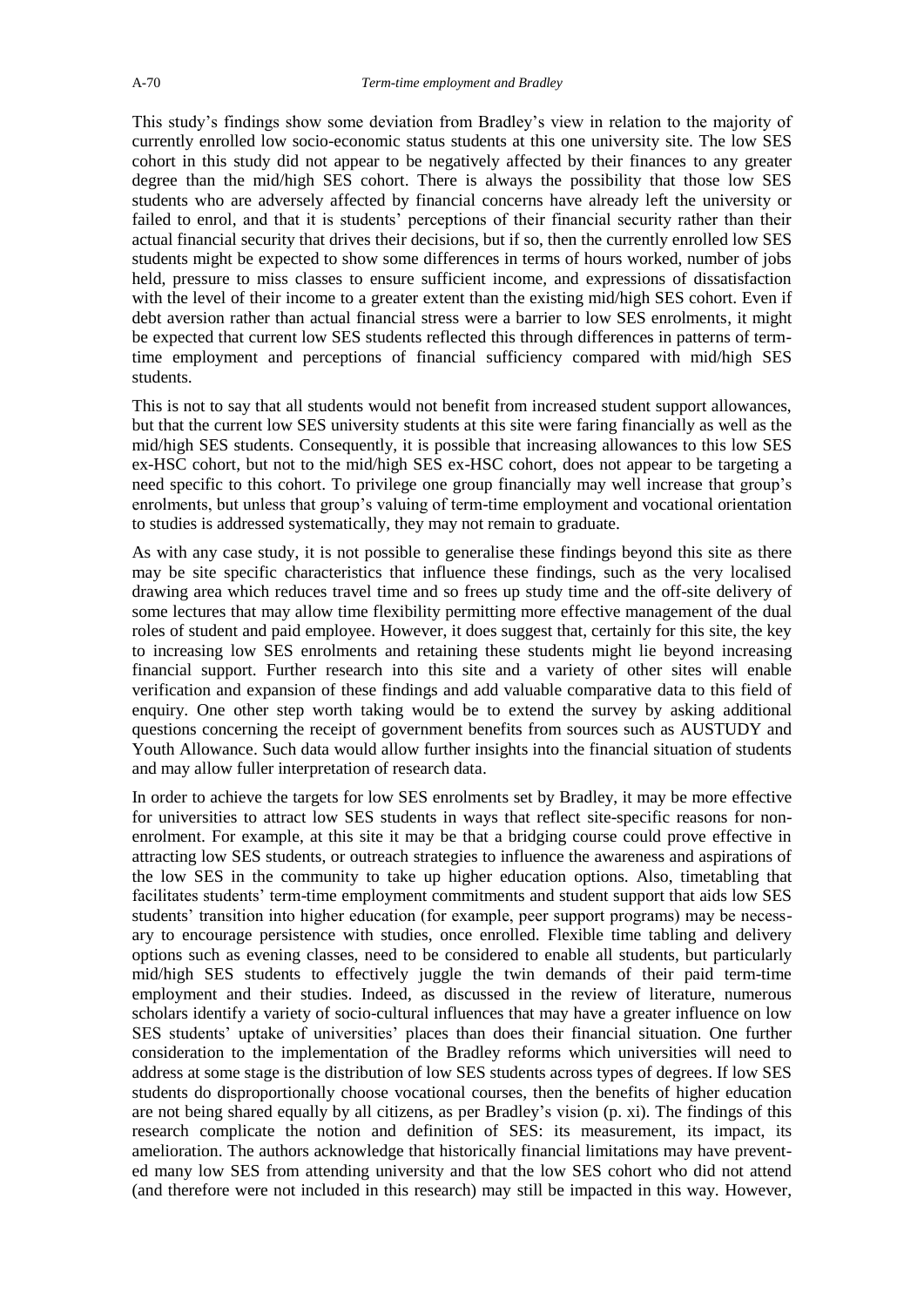these data show very little difference between SES cohorts suggesting that other measures of SES and other strategies to overcome the impacts of SES may need to be given further consideration.

Further research needs to be conducted into the above issues and in other sites to provide fuller investigations of the reasons for students' non-enrolments and the choices they make when enrolling in degrees, before universities formulate policies and enact practices to implement the Bradley report. The inconsistencies in the existing literature, changing demographics and changing national economic situations, all combine to create a dynamic and fluid situation that needs to be fully investigated before the Bradley targets can be efficiently and effectively monitored and addressed.

#### **Acknowledgements**

The authors would like to acknowledge and thank Professor Perce Marland for his time and constructive advice in relation to the writing of this paper.

#### **References**

- Baum, S., O'Connor, K., & Stimson, R. (2005). *Fault lines exposed: Advantage and disadvantage across Australia's settlement system*. Clayton, VIC: Monash University ePress.
- Bowden, M.P., & Doughney, J. (2010). Socio-economic status, cultural diversity and the aspirations of secondary students in the Western Suburbs of Melbourne, Australia. *Higher Education, 59*, 115-129.
- Bradley, D., Noonan, P., Nugent, H., & Scales, B. (2008). *Review of Australian Higher Education.* Final Report. Canberra, Commonwealth of Australia.
- Broadbridge, A., & Swanson, V. (2006). Managing two roles: A theoretical study of students' employment whilst at university. *Community, Work and Family, 9*(2), 159-179.
- Brook, H. (2011). Preparation and aspiration: Access to higher education for working-class students. *Australian Universities Review, 53*(1), 84-88.
- Callender, C. (2008). The impact of term-time employment on higher education students' academic attainment and achievement. *Journal of Education Policy, 23*(4), 359-377.
- Callender, C., & Jackson, J. (2008). Does the fear of debt constrain choice of university and subject of study? *Studies in Higher Education, 33*(4), 405-429.
- Darmody, M., & Smyth, E. (2008). Full-time students? Term-time employment among higher education students in Ireland. *Journal of Education and Work, 21*(4), 349-362.
- Forsyth, A., & Furlong, A. (2003). Access to higher education and disadvantaged young people. *British Educational Research Journal*, *29*(2), 205-225.
- Hunt, A., Lincoln, I., & Walker, A. (2004). Term-time employment and academic attainment: Evidence from a large-scale survey of undergraduates at Northumbria University. *Journal of Further and Higher Education, 28*(1), 3-18. doi:10.1080/0309877032000161788
- James, R. (2001). Participation disadvantage in Australian higher education: An analysis of some effects of geographical location and socioeconomic status. *Higher Education, 42*, 455-472.
- James, R. (2002). *Socioeconomic background and higher education participation: An analysis of school student's aspirations and expectations*. Melbourne: Commonwealth Department of Education Science and Training.
- James, R., Bexley, E., Devlin, M., & Marginson, S. (2007). *Australian university student finances 2006: A summary of findings from a national survey of students in public universities*. Canberra: Australian Vice-Chancellors' Committee.
- James, R., Anderson, M., Bexley, E., Devlin, M., Garnett, R., Marginson, S., & Maxwell, L. (2008). *Participation and equity: A review of the participation in higher education of*